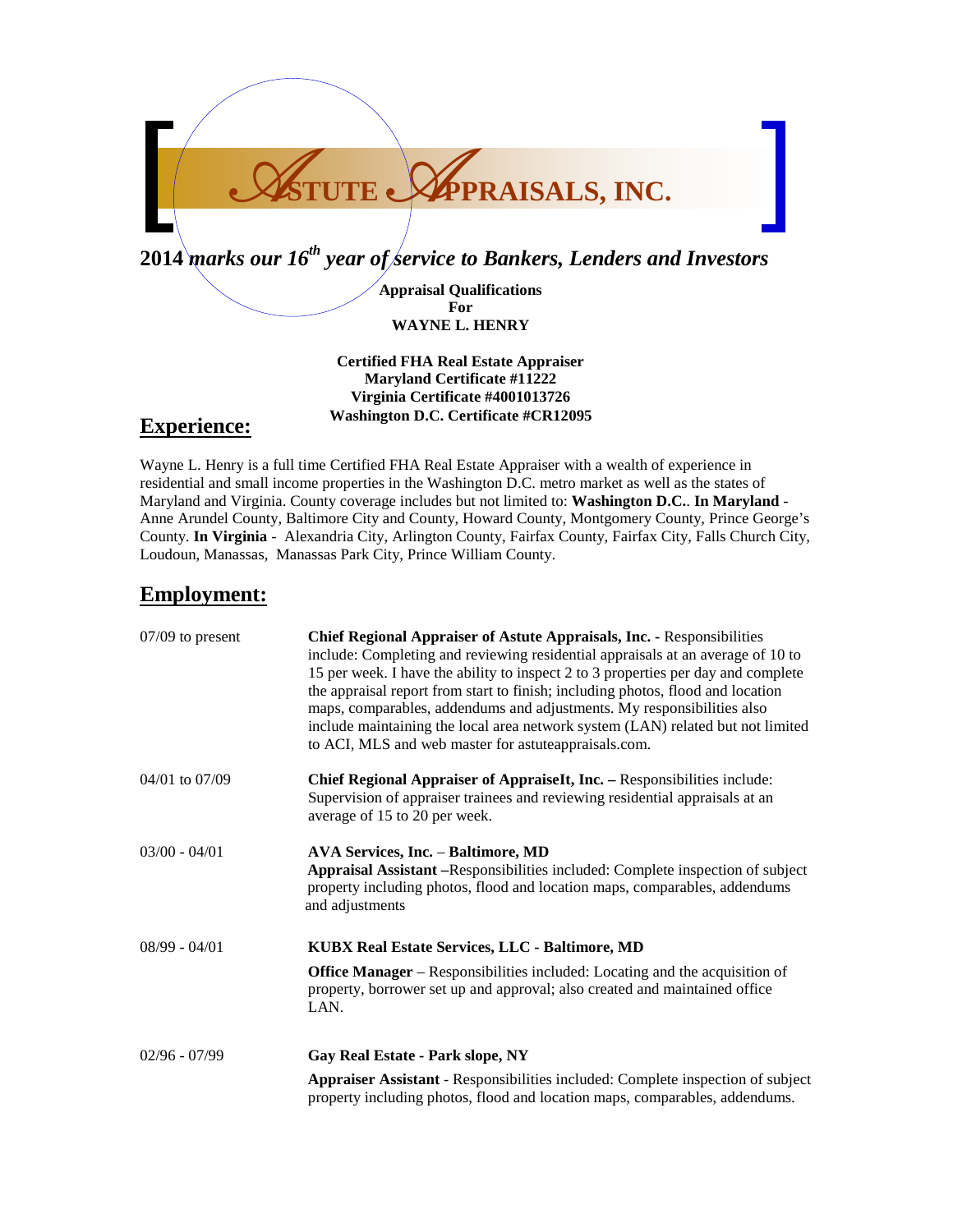# **Appraisal Education:**

| $03/03$ - present | Completion of various continuing education courses at Maryland      |  |
|-------------------|---------------------------------------------------------------------|--|
|                   | Association of Appraisers, Inc. and Appraisal Institute (see below) |  |
| $09/99 - 12/99$   | Essex College appraisals course-completed and received              |  |
|                   | qualifying certifications                                           |  |
| $03/00 - 04/01$   | Appraiser Apprenticeships under Donald G. Betz                      |  |
| $02/96 - 02/99$   | Appraiser Apprenticeships under Mary Gay                            |  |

# **Major courses and studies:**

| $02/14 - 02/14$ |                                                                           |
|-----------------|---------------------------------------------------------------------------|
|                 | Rels appraising high value homes                                          |
| $06/13 - 06/13$ | <b>CoreLogic Collateral Solutions Fair Housing Act</b>                    |
| $06/13 - 06/13$ | <b>CoreLogic Collateral Solutions Forensic field review</b>               |
| $06/12 - 06/12$ | 2012-2013 7-hour National USPAP Update Course                             |
| $06/12 - 06/12$ | <b>Residential Report Writing more than forms</b>                         |
| $06/12 - 06/12$ | <b>Residential Appraisal Review</b>                                       |
| $05/12 - 05/12$ | <b>Appraising FHA Today</b>                                               |
| $06/10 - 06/10$ | <b>Introduction to HUD REO Appraisals Course</b>                          |
| $06/10 - 06/10$ | <b>The Dirty Dozen</b>                                                    |
| $06/10 - 06/10$ | <b>Introduction to HUD REO Appraisals Course</b>                          |
| 12/09 -12/09    | USPAP update course 2010-2011 certification of completion                 |
| $08/07 - 08/07$ | <b>Completion of Advanced Residential Report Writing 2</b>                |
| $08/07 - 08/07$ | <b>Completion of Advanced Residential Applications and Case Studies 1</b> |
| $06/05 - 06/05$ | <b>Completion of USPAP update course</b>                                  |
| $06/05 - 06/05$ | Completion of The professionals Guide to the URAR 2005 release            |
| $06/05 - 06/05$ | <b>Completion of Case Study</b>                                           |
| $04/05 - 04/05$ | Completion of Residential Market analysis and highest and best use        |
| $12/03 - 12/03$ | <b>Completion of FHA prep course</b>                                      |
| $12/03 - 12/03$ | <b>Completion of Fannie Mae Guidelines course</b>                         |
| $03/03 - 03/03$ | <b>Completion of the Cost Approach to Valuing Residential Properties</b>  |
| $03/03 - 03/03$ | Completion of Appraising Urban & Non homogeneous properties               |
| 12/99 - 12/99   | <b>Completion of Real Estate: Appraisal Standards and Ethics</b>          |
| $10/99 - 12/99$ | <b>Completion of Real Estate: Practices of Appraising.</b>                |
| $09/99 - 10/99$ | <b>Completion of Real Estate: Principles of Appraising</b>                |
| $09/93 - 12/96$ | <b>Graduated LaGuardia College Long Island City, New York</b>             |
|                 | <b>Associate Degree in Applied Science</b>                                |
|                 |                                                                           |